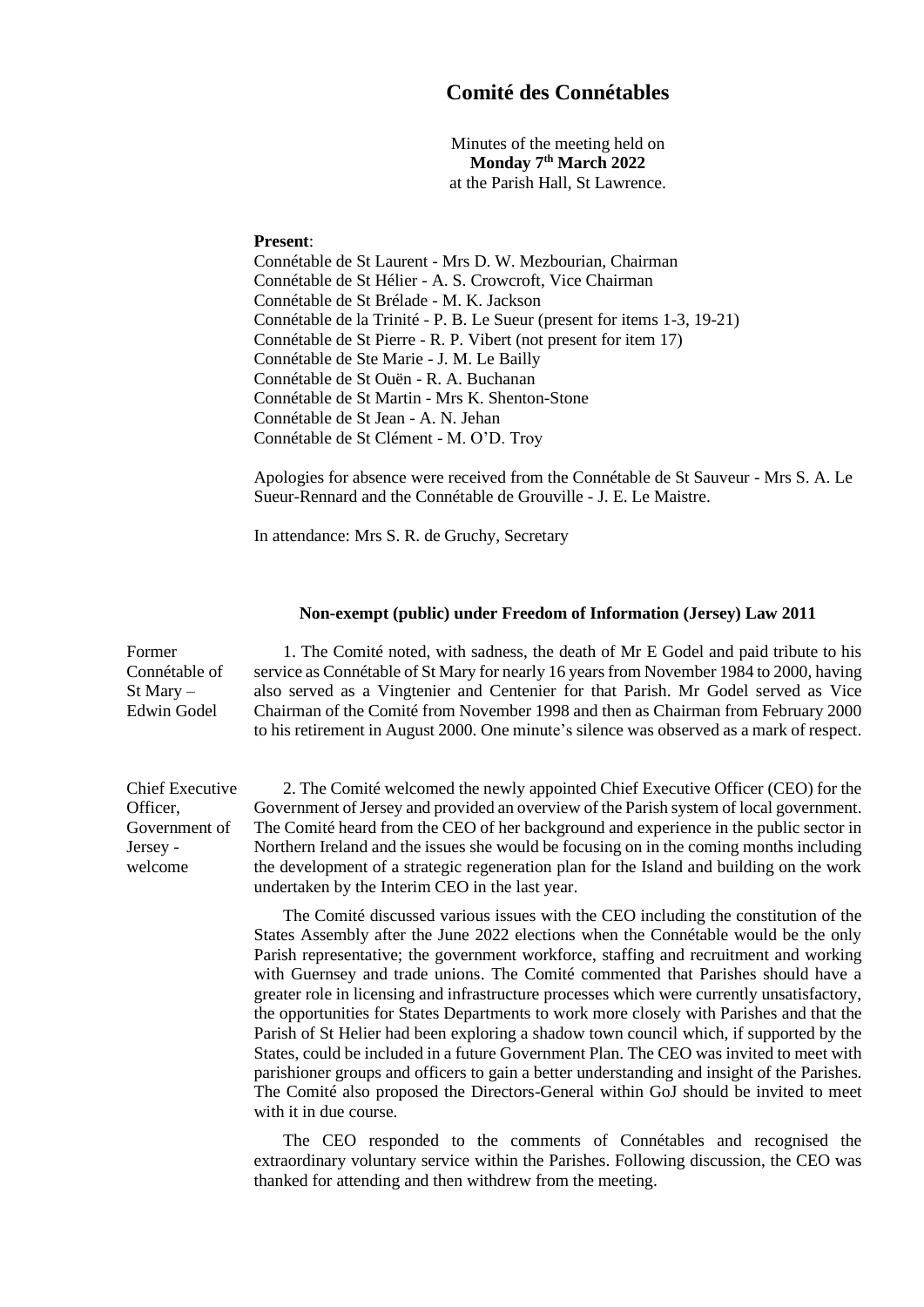States of Jersey Police – 2022 policing plan

3. The Comité received the Chief Officer, States of Jersey Police (SOJP), who provided an overview of the 2022 policing plan for the SOJP which had been agreed with the Jersey Police Authority. Performance indicators were attached to the policing priorities so that the SOJP could demonstrate how it performed. The Chief Officer outlined the key issues for Parishes and proposed to meet individually with Connétables to discuss the threats and risks to islanders. The Chief Officer also spoke of the work of the community policing teams (minute no. 5 of  $9<sup>th</sup>$  November 2020 refers). The Chief Officer was thanked for attending the meeting and then withdrew.

Covid-19 review – Government Plan P.90/2021 2 nd amendment by Connétable of St Brelade

4. The Comité welcomed to the meeting Sir Derek Myers, Chair of the Independent Panel which would review the Island's response to the Covid-19 pandemic, Professor M Rae, Panel Member, and Mr I Hickman, executive support. The Chairman of the Comité des Chefs de Police was also welcomed to the meeting for this item. The Comité heard from the Connétable of St Brelade that he had intended his proposition "Proposed Government Plan 2022–2025 (P.90/2021): Second Amendment" to provide a rapid 'lessons learned' review (rather than an inquiry or inspection) and had hoped it would have been in place before the end of April 2022.

The Comité was informed by Sir Derek that the review would be an objective, impartial and independent analysis of the actions undertaken by the Island of Jersey in response to the Covid-19 pandemic and would provide evidence-based recommendations, guidelines and areas for improvement based on lessons learned to inform future strategies and operational plans for the management of any future pandemic or comparable disruptive event. It would focus on evaluating the policies, decisions and actions taken by the Government of Jersey (GoJ) and its partner organisations during the Covid-19 pandemic. This included, but was not restricted to, the effectiveness of the governance arrangements to evaluate options and make decisions; how quickly appropriate measures were put in place to restrict the spread of the virus and the schemes that were implemented to mitigate the economic and social impacts. The assumption was that professionals and political decision makers wished to do the right thing so the review would identify what went well and what did not. It would be completed by the end of July 2022 with findings discussed in the autumn.

The Comité outlined the issues which had arisen for the Parishes including in relation to the Honorary Police, the difficulties in GoJ sharing data on vulnerable persons needing support arising from data protection issues, the challenges for Parishes of staff working from home and the continued delivery of services from Parish Halls when GoJ offices, including Customer and Local Services, remained closed to the public. The Comité also drew attention to the submissions it, and Parishes, had made to the "Response to Covid-19" Scrutiny review undertaken by the Public Accounts Committee.

The Comité was informed the Panel welcomed submissions and would be willing to meet with any individuals or groups. The Chairman of the Comité des Chefs de Police confirmed an invitation would be extended to meet with that Comité. Following discussion, the delegation was thanked for attending and then withdrew from the meeting.

Jersey Royal potato growing competition – **Occupation** VIPs

5. The Comité, with reference to its minute no. 2 of 14<sup>th</sup> February 2022, decided that the Occupation VIPs taking part in the 2022 Jersey Royal potato growing competition should be invited to bring their entries to a weigh-in to be hosted by Parishes at 11 a.m. on Tuesday  $17<sup>th</sup>$  May 2022. Those Parishes having few entries might wish to host a joint event with another Parish for their weigh-in. The results would be reported at the weighin of Connétables entries on 19<sup>th</sup> May 2022 and those with the heaviest crop and with the most potatoes from each Parish would also be invited to attend on 19<sup>th</sup> May 2022 when the overall winners in each category would be announced.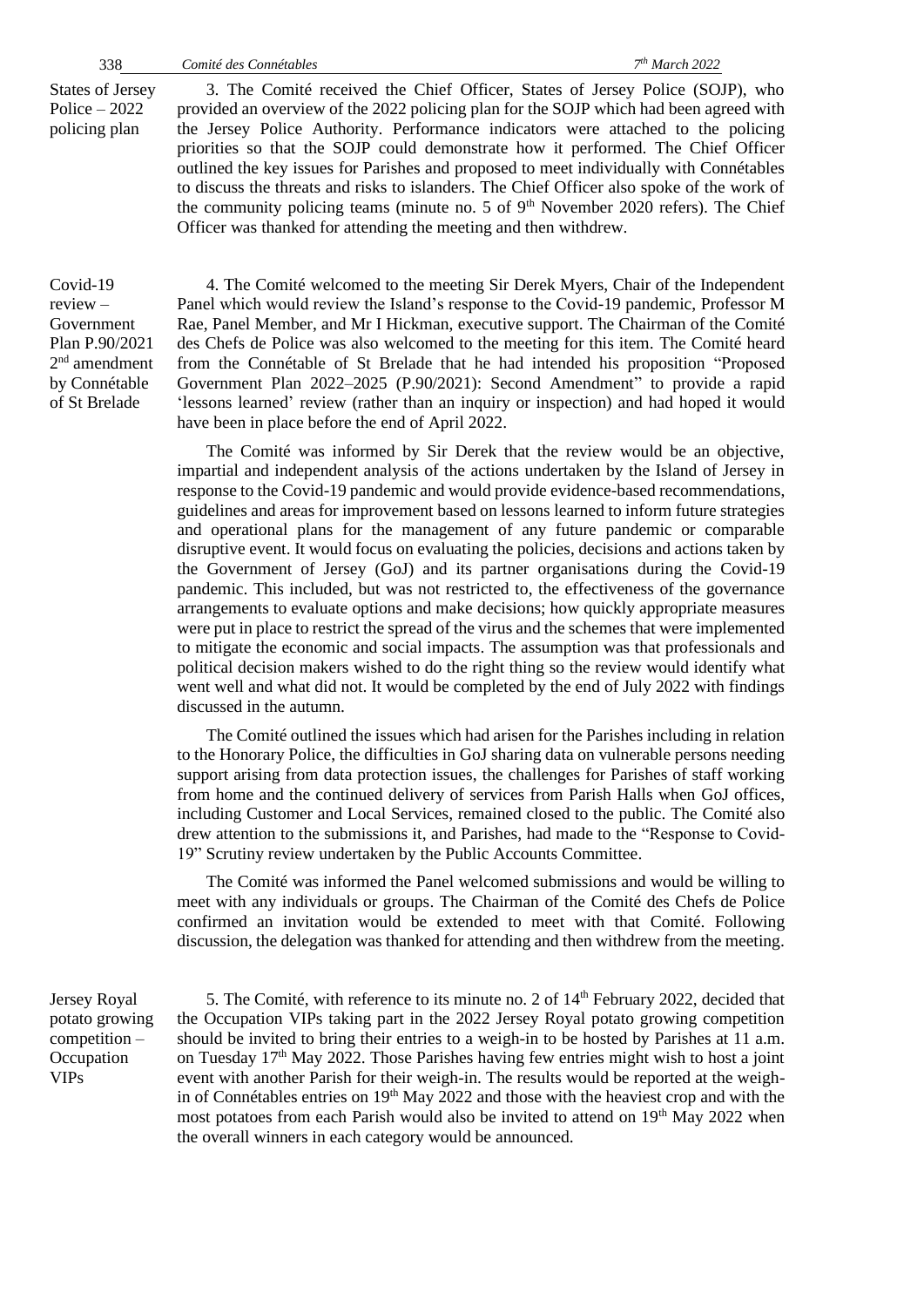| 339                                                                          | Comité des Connétables                                                                                                                                                                                                                                                                                                                                                                                                                                                                                                                                                                                                                                                                                                                                                                                                                                                 | 7 <sup>th</sup> March 2022                                                                                                                                                                                                                                                                     |  |
|------------------------------------------------------------------------------|------------------------------------------------------------------------------------------------------------------------------------------------------------------------------------------------------------------------------------------------------------------------------------------------------------------------------------------------------------------------------------------------------------------------------------------------------------------------------------------------------------------------------------------------------------------------------------------------------------------------------------------------------------------------------------------------------------------------------------------------------------------------------------------------------------------------------------------------------------------------|------------------------------------------------------------------------------------------------------------------------------------------------------------------------------------------------------------------------------------------------------------------------------------------------|--|
| Minutes                                                                      |                                                                                                                                                                                                                                                                                                                                                                                                                                                                                                                                                                                                                                                                                                                                                                                                                                                                        | 6. The minutes of the meetings held on $10th$ January and $14th$ February 2022, having<br>been previously circulated, were taken as read and were confirmed.                                                                                                                                   |  |
| Data Sharing<br>Agreements -<br><b>DVS</b>                                   |                                                                                                                                                                                                                                                                                                                                                                                                                                                                                                                                                                                                                                                                                                                                                                                                                                                                        | 7. The Comité, with reference to its minute no. 10 of 14 <sup>th</sup> February 2022, confirmed<br>that all Connétables would renew the Data Sharing Agreement with Driver and Vehicle<br>Services (for the vehicle registration system (VRS)) and this was circulated for signature.          |  |
| Hon. Police -<br>P.22/2022 new<br>Complaints and<br><b>Conduct Law</b>       | March 2022.                                                                                                                                                                                                                                                                                                                                                                                                                                                                                                                                                                                                                                                                                                                                                                                                                                                            | 8. The Comité, with reference to its minute no. 14 of 22 <sup>nd</sup> June 2020, noted the draft<br>Police (Complaints and Conduct) (Jersey) Law 202- (P.22/2022) had been lodged by the<br>Minister for Home Affairs and was scheduled for debate by the States Assembly on 29 <sup>th</sup> |  |
| 2022 elections<br>- Notice of                                                | 9. The Comité, with reference to its minute no. 9 of $14th$ February 2022, noted the<br>following in relation to the elections in $2022 -$                                                                                                                                                                                                                                                                                                                                                                                                                                                                                                                                                                                                                                                                                                                             |                                                                                                                                                                                                                                                                                                |  |
| Registered<br>Voters,<br>Hustings,<br>Nomination<br>form and Ballot<br>boxes | Notice of Registered Voters - Mailmate had been engaged to print and post these<br>Notices, the data extract commenced on 4 <sup>th</sup> March 2022 and all Parishes had been<br>asked to ensure a Data Processing Agreement was in place with Mailmate. The States<br>Greffe had decided to include one postal application form with each Notice to remove<br>a potential barrier to a person seeking to vote in the $22nd$ June 2022 elections.                                                                                                                                                                                                                                                                                                                                                                                                                     |                                                                                                                                                                                                                                                                                                |  |
|                                                                              | Hustings – the written response $WQ.54/2022$ from the Chair of the Privileges and<br>Procedures Committee (PPC) regarding hustings for the 22 <sup>nd</sup> June 2022 elections was<br>noted. The response was that the rationale for the proposed changes was to try and<br>broaden the reach of these valuable events. It was therefore decided that for 2022,<br>PPC would offer candidates the chance to attend live broadcast hustings to which the<br>public could submit questions both in advance and in real time. Hustings had always<br>been a matter for the candidates to arrange, they were not prescribed in the Elections<br>(Jersey) Law 2002, and Vote.je had only started filming hustings at Parish Halls in<br>2014 (prior to this date the public either attended hustings in person, or relied upon<br>media reports of the events afterwards). |                                                                                                                                                                                                                                                                                                |  |
|                                                                              | Nomination form - the Jersey Electoral Authority (JEA) was preparing the<br>nomination form for the election of Connétables and Deputies, details were awaited<br>as to when these would be available.                                                                                                                                                                                                                                                                                                                                                                                                                                                                                                                                                                                                                                                                 |                                                                                                                                                                                                                                                                                                |  |
|                                                                              | Ballot boxes – having noted that the JEA had adopted the same design for ballot boxes<br>as that previously agreed by the Comité, it confirmed the following design would also<br>be used for Parish elections (the election of Centeniers and of Procureurs du Bien<br>Public) -                                                                                                                                                                                                                                                                                                                                                                                                                                                                                                                                                                                      |                                                                                                                                                                                                                                                                                                |  |
|                                                                              | a)<br>voting district.                                                                                                                                                                                                                                                                                                                                                                                                                                                                                                                                                                                                                                                                                                                                                                                                                                                 | The Connétable shall furnish an official ballot box for the election in each                                                                                                                                                                                                                   |  |
|                                                                              | b) Each box must be capable of being securely sealed.                                                                                                                                                                                                                                                                                                                                                                                                                                                                                                                                                                                                                                                                                                                                                                                                                  |                                                                                                                                                                                                                                                                                                |  |
|                                                                              | c)<br>be covered or uncovered.                                                                                                                                                                                                                                                                                                                                                                                                                                                                                                                                                                                                                                                                                                                                                                                                                                         | In the top of the box there must be an opening large enough to allow a single<br>folded ballot to be inserted. There must be a device by which the opening may                                                                                                                                 |  |
|                                                                              | d) The lid of the box must be hinged to allow the whole of the interior of the box<br>commencement of the taking of the poll.                                                                                                                                                                                                                                                                                                                                                                                                                                                                                                                                                                                                                                                                                                                                          | to be made visible to the public prior to it being securely sealed at the                                                                                                                                                                                                                      |  |
|                                                                              | e)<br>evidenced on the electoral register in force.                                                                                                                                                                                                                                                                                                                                                                                                                                                                                                                                                                                                                                                                                                                                                                                                                    | The box must be large enough to receive the ballots deposited in it at any<br>election, its volume commensurate with the number of potential ballots as                                                                                                                                        |  |
|                                                                              | f)                                                                                                                                                                                                                                                                                                                                                                                                                                                                                                                                                                                                                                                                                                                                                                                                                                                                     | The box must be robust and capable of being sealed securely at the aperture.                                                                                                                                                                                                                   |  |
|                                                                              | The box shall be marked as the ballot box for the election.<br>g)                                                                                                                                                                                                                                                                                                                                                                                                                                                                                                                                                                                                                                                                                                                                                                                                      |                                                                                                                                                                                                                                                                                                |  |
|                                                                              |                                                                                                                                                                                                                                                                                                                                                                                                                                                                                                                                                                                                                                                                                                                                                                                                                                                                        |                                                                                                                                                                                                                                                                                                |  |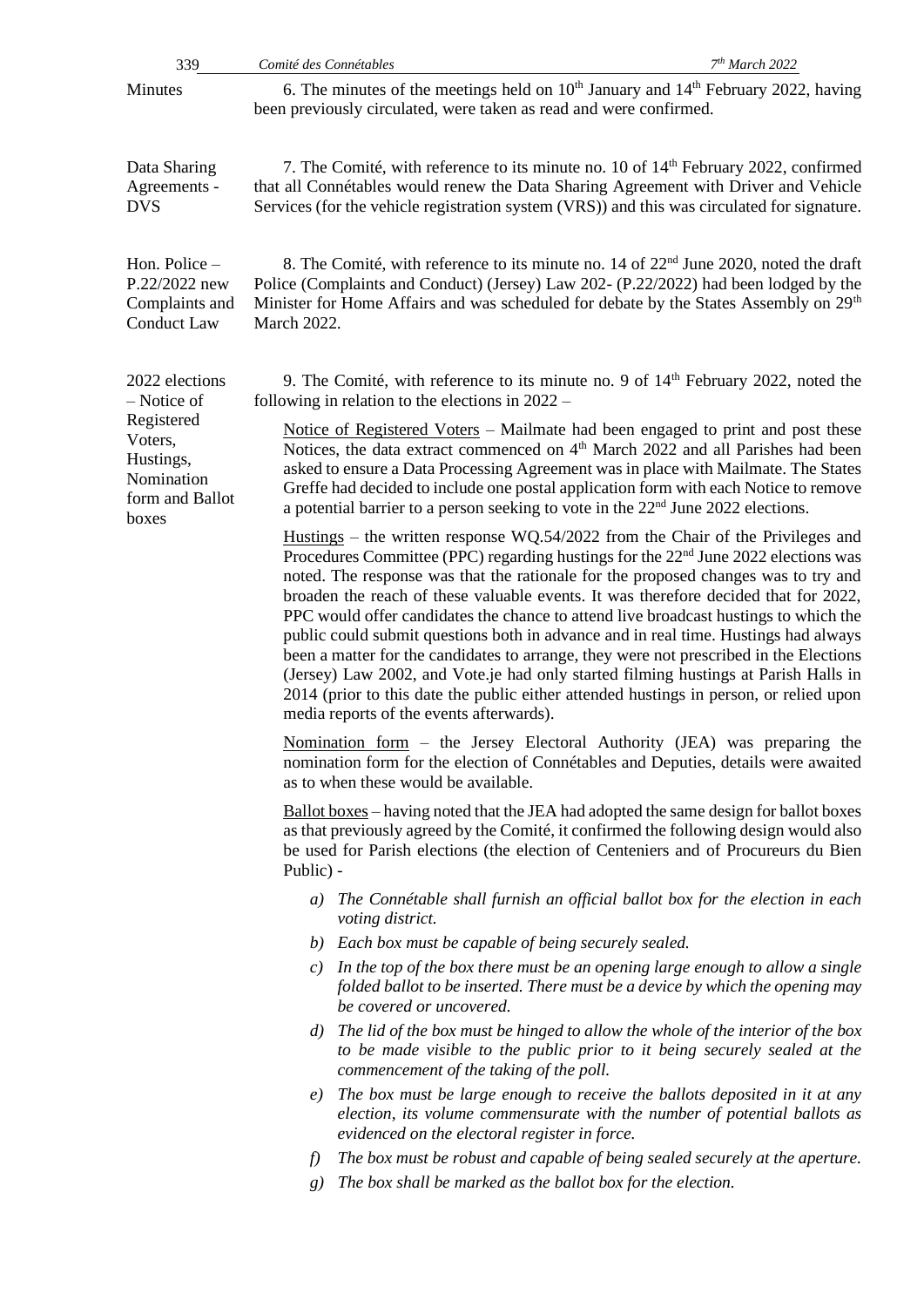| 340                                                                                           | 7th March 2022<br>Comité des Connétables                                                                                                                                                                                                                                                                                                                                                                                                                                                                                                                                                                     |
|-----------------------------------------------------------------------------------------------|--------------------------------------------------------------------------------------------------------------------------------------------------------------------------------------------------------------------------------------------------------------------------------------------------------------------------------------------------------------------------------------------------------------------------------------------------------------------------------------------------------------------------------------------------------------------------------------------------------------|
| Procureurs du<br>Bien Public-<br>St Mary                                                      | 10. The Comité, with reference to its minute no. 7 of $14th$ February 2022, noted the<br>Act of the Royal Court dated 4 <sup>th</sup> February 2022 in which it declined to accept the<br>resignations of the two Procureurs du Bien Public for St Mary, adjourned the matter for a<br>period of two months, invited the said Procureurs to contact the Chair of the Comité des<br>Connétables to seek assistance with a view to reaching a resolution to matters and directed<br>that, in the event a resolution was not reached, the matter should be returned to the Court<br>in two months' time.        |
| Draft Marriage<br>and Civil Status<br>(Amendment<br>No. 5) (Jersey)<br>Law 202-<br>(P.6/2022) | 11. The Comité, with reference to its minute no. 11 of $14th$ February 2022, noted that<br>the draft Marriage and Civil Status (Amendment No. 5) (Jersey) Law 202- (P.6/2022) was<br>approved by the States on 2 <sup>nd</sup> March 2022 and would, following approval by Privy<br>Council, come into force 7 days after it was registered by the Royal Court.                                                                                                                                                                                                                                              |
| Canons of the<br>Church of<br>England in<br>Jersey<br>(P.12/2022)                             | 12. The Comité, with reference to its minute no. 12 of 8 <sup>th</sup> November 2021, noted that<br>the States on 1 <sup>st</sup> March 2022 had adopted the proposition "Order in Council: adoption of<br>new Canons" (P.12/2022) and had thus endorsed the amended Canons of the Church of<br>England in Jersey as set out in R.8/2022.                                                                                                                                                                                                                                                                    |
| Standing<br>Orders of the<br><b>States of Jersey</b><br>$-$ amendment<br>(P.1/2022)           | 13. The Comité noted that the States, on 1 <sup>st</sup> March 2022, had adopted an amendment<br>to the Standing Orders of the States of Jersey had inserted paragraph (4) in section 5 which<br>related to 'Gifts, hospitality and other benefits'. As a result, a Connétable was not required<br>to register an interest in relation to a gift, hospitality or benefit if the giving or offer of the<br>gift, hospitality or benefit entirely related to his or her parochial duties and conferred no<br>personal benefit on the Connétable or a relevant person.                                          |
| <b>JURAF</b>                                                                                  | 14. The Comité, with reference to its minute no. 10 of 8 <sup>th</sup> November 2021, noted that<br>the next meeting of the Jersey Utility and Road Authority Forum (JURAF) was expected<br>to be held in early April 2022.                                                                                                                                                                                                                                                                                                                                                                                  |
| Don Balleine<br>Will Trust                                                                    | 15. The Comité, with reference to its minute no. 3 of 10 <sup>th</sup> January 2022, noted a letter<br>from Mr J A Le Maistre MBE thanking it for its support for the proposal of the Trustees<br>of the Don Balleine Will Trust to transfer all the assets of the Trust to Le Don Balleine<br>Incorporated Association.                                                                                                                                                                                                                                                                                     |
| Immigration<br>and Community<br>TCG Cell-<br>Ukraine<br>emergency                             | 16. The Comité received a report from the Chairman on the recent Emergency<br>Council meeting. At that meeting a cross government officer team, the Immigration and<br>Community cell, had been set up to help facilitate the immigration/visa process and to co-<br>ordinate support to those from Ukraine who were seeking refuge to stay with family in<br>Jersey. The Comité was invited to nominate a Parish representative to the group and the<br>Connétable of St Clement, to be assisted by the Connétable of St Martin, offered to act in<br>this capacity.                                        |
| Countryside<br>access and<br>wellbeing $-$<br>network of<br>Parish paths                      | 17. The Comité received the Head of Land Resource Management and the Senior<br>Natural Environment Officer - Access, Natural Environment, Government of Jersey<br>(GoJ), to discuss a project on countryside access and wellbeing. The Chief Minister had<br>asked the Connétable of St Peter to assist with this project which sought to bring two<br>important elements together, following Covid-19, and would be achieved via a series of<br>paths linking up with existing networks in the Parishes. The assistance of the Parishes<br>would therefore be essential if the scheme was to be successful. |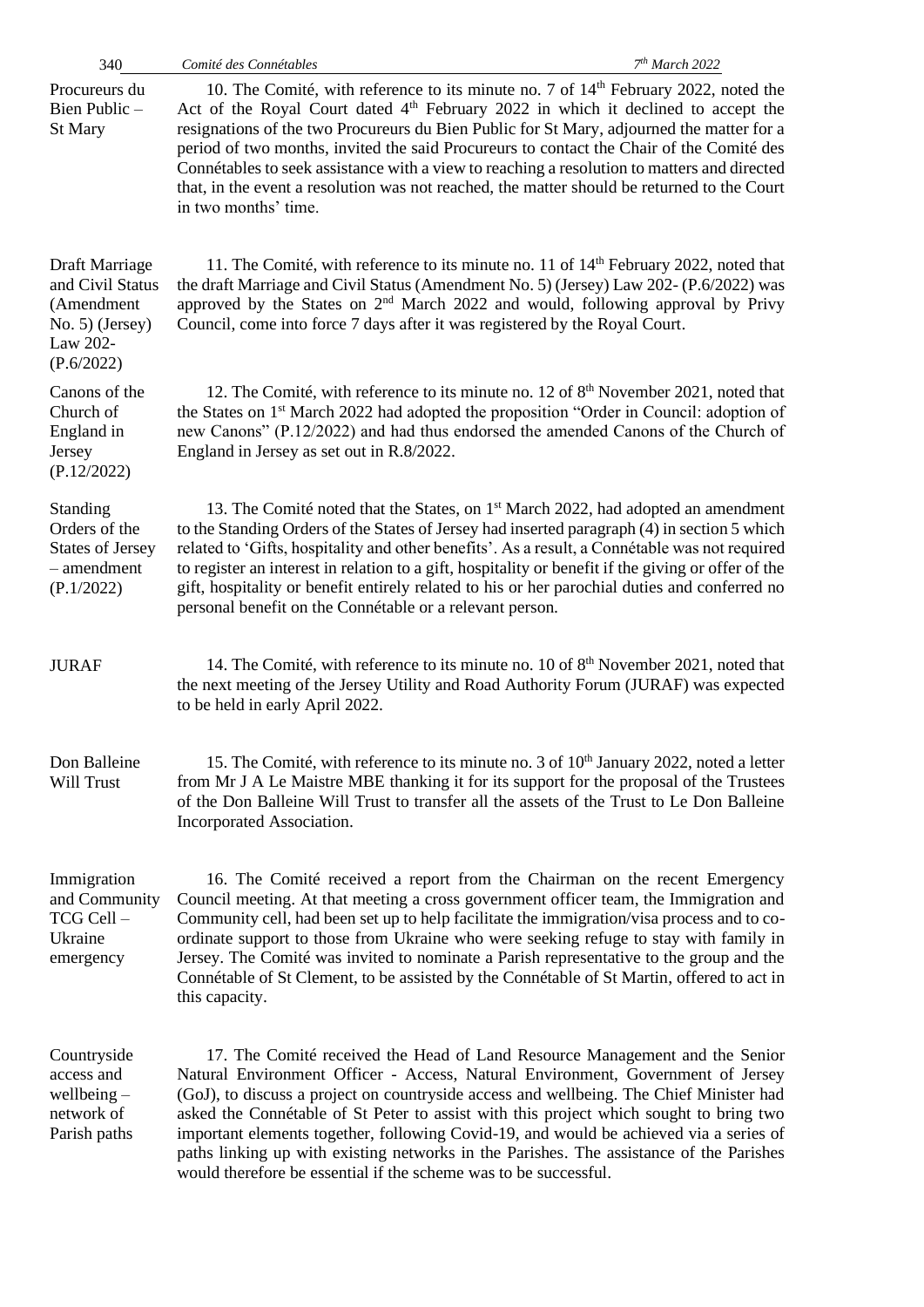The Comité was informed that the vision was to achieve some positive outcomes from Covid-19 and to 'build back better' by increasing the personal and societal benefits derived from re-connecting with nature and the countryside and volunteering and working together as a community. This would be achieved by linking up with the established Parish system, identifying potential countryside paths to enhance the existing network across the Island, forming and managing volunteer groups to create countryside paths and measuring the impact i.e. the increase in path users, benefits to volunteers, social connections etc. This would be strengthened and supported by the Government's Countryside Access Strategy for 2016, the experience of GoJ officers linking with existing initiatives and advice from functioning stakeholder groups and their experience (the Jersey Access Service Providers (JASP) and the Jersey Access Forum (JAF)). Funding of £375,000 for each of 2 years had been approved for the project. All schemes would be assessed and approved by a central steering group which would be chaired by, and include, representatives of the Connétables.

The Comité discussed the project and sought clarification on the criteria which would be applied to determine support and funding for individual Parish projects, and whether the funding would be available for conveyancing and other costs should paths cross privately owned land, for creating paths identified for walking routes to school and for renovating "chemins" (smaller Parish by-roads) for such use. The reinstatement, if required, of the historic Parish '*perquage'* paths, where some parts might have been lost was also suggested. Following discussion, the delegation was asked to consider the overall network across the island and to identify where there were currently gaps in that network and to bring forward for consideration proposals to link up the network which the Comité might discuss. The delegation was thanked for attending and then withdrew from the meeting.

Next meeting 18. The Chairman was thanked for her hospitality and the Comité noted the next meeting was on 4<sup>th</sup> April 2022.

Chairman ……………………………………….. Date ……………………